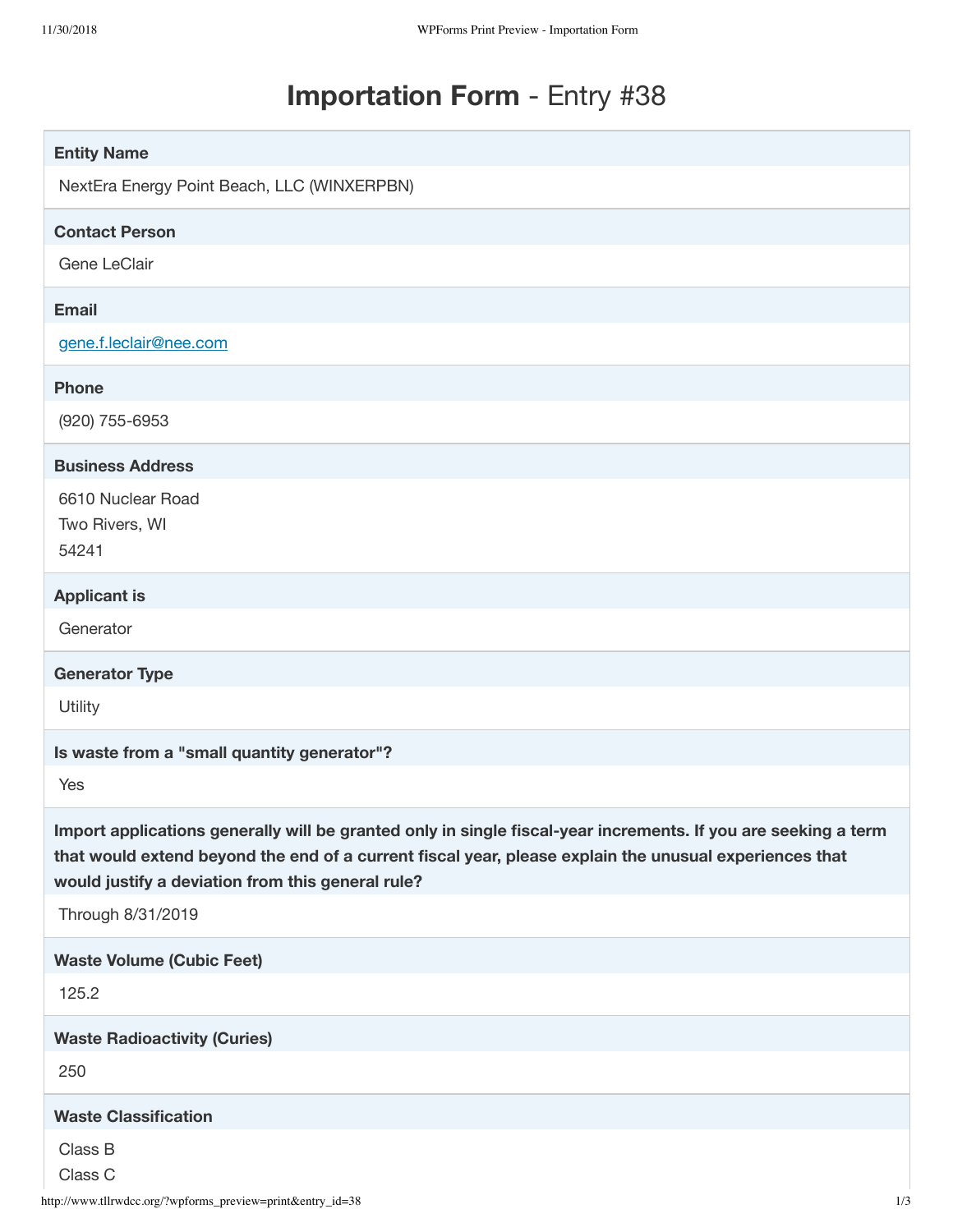#### **Waste Form**

Unstable

**Does the proposed waste consist solely of sealed sources?**

No

**Compact and/or unaffiliated state, territory, possession, or district of the United States where the waste was generated (please list)**

Midwest Compact / Wisconsin

#### **Waste Description**

Plant Cleanup resins

**Does Applicant have any unresolved violation(s), complaint(s), unpaid fee(s), or past due report(s) with the Texas Low-Level Radioactive Waste Disposal Compact Committee?**

No.

**Does Applicant have any unresolved violation(s), complaint(s), unpaid fee(s), or past due reports associated with radioactive waste receipt, storage, handling, management, processing, or transportation pending with any other regulatory agency with jurisdiction to regulate radioactive material including, without limitation, the Texas Commission on Environmental Quality (TCEQ)?**

No.

## **Applicant hereby certifies\* the following:**

The information provided herein is complete, accurate, and correct.

The waste proposed for importation is not waste of international origin.

The low-level radioactive waste for which this Import Application is submitted will be packaged and shipped in accordance with applicable state and federal regulations and is acceptable for disposal at the Compact Facility. The person submitting this Import Application is authorized by the Applicant to commit Applicant to each and every obligation and condition set forth herein and in the Agreement for Importation of Non-Party Compact Waste. A copy of a written document containing such authorization must be attached to this Import Application. Applicant has delivered to the specified disposal facility and TCEQ a copy of this Application for Importation of Compact Waste (along with any supplement or amendment thereto).

## **Name**

Gene LeClair

# **Title**

Site Waste Supervisor

### **Date**

11/30/2018